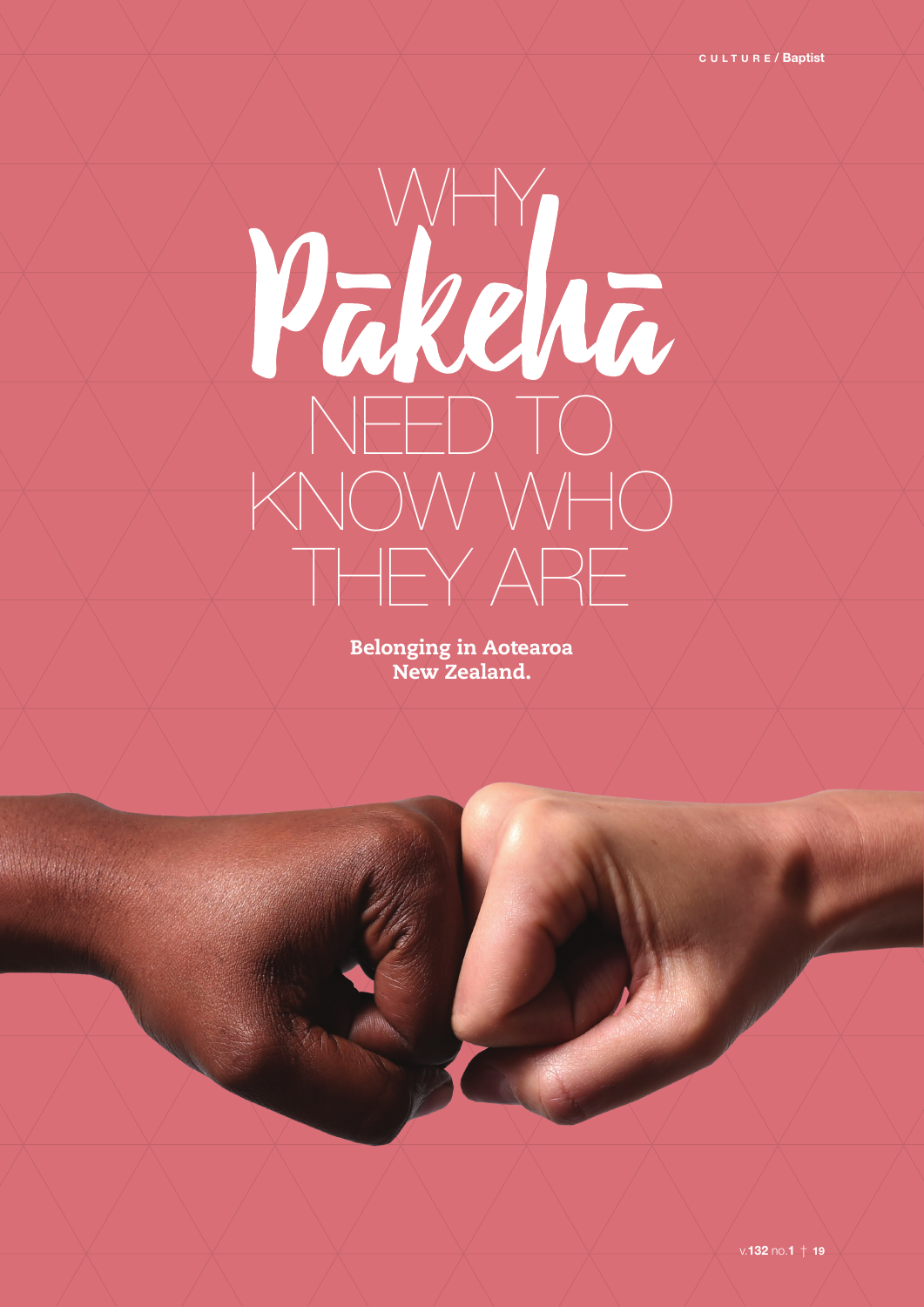**i**Within our churches in recent**i i**times, there have been discussions**i i**around what it looks like for M**ā**ori**i i**to relate to God as M**ā**ori, within**i i**a P**ā**keh**ā**-dominant culture.**i i**There is an ongoing need for**i i**reconciliation between M**ā**ori and**i i**P**ā**keh**ā**, particularly around the**i i**issues of restitution and power**i i**sharing. But amidst this we must**i i**consider the associated need for**i i**P**ā**keh**ā** to understand who they are**i i**and how they belong in Aotearoa**i i**New Zealand. Dr Alistair Reese**i i**considers why this is.**i**

## **Why does understanding your identity matter?**

People need to know who they are and how they belong for a variety of reasons. We live and operate out of the understanding of our identity, and significantly for social cohesion, identity influences the way we relate to each other. When identity is confused, not only does it bring a personal insecurity but it also colours our view of others. Identity insecurity often means that we feel threatened by the prosperity and development of another person or group.

As I have travelled presenting some of the social justice issues of Māori, including loss of land and culture, my expectation had been that Pākehā would respond with a desire to see justice and the restoration of Māori loss. And that does happen to some extent, but what I also hear is a sense of Pākehā insecurity about their identity and place of belonging. So, counterintuitively, although Pākehā 'enjoy' the political, social, and economic advantages of a dominant people, in the deep area of identity, we are insecure and somewhat challenged. Some scholars have termed this the 'Pākehā existential dilemma.' I believe this has caused limitations in the Pākehā support of Māori identity and pursuit of reconciliation.

## **Why are Pākehā confused about their identity?**

To begin to understand this, we need to recap some of the history since the signing of the Treaty of Waitangi.

For new settlers to New Zealand, Europe tended to be referred to as the homeland for many generations. Europe informed their view of history and the Pākehā identity strongly depended on that connection. This Euro-centric perspective limited the formation of an identity narrative which might have reflected the new environment. In addition, the process of colonisation often saw Māori encouraged, by the Crown and some Māori, to assume a 'white exterior.' Māori put their own cultural identity in the background and adopted a European persona in terms of language and culture, in order to make 'progress' in the new world.

These perspectives began to change around the 1960s. With the formation of the European Economic Community in the 1960s, New Zealand no longer had preferential treatment in trade and the security of the connection to Europe began to be eroded. The cultural shifts and civil rights movements of the 1960s set a foundation for what is termed in some quarters as the 'Māori renaissance' of the 1970s and 1980s. This included the increasing awareness that it was good and right for Māori to be Māori. The Treaty emerged again from a period of neglect within the national consciousness, and with it the associated recognition that Māori are the tangata whenua (people of the land).

 ...we need to be 'sitting at the table' in relationship, *getting to know each other, listening, and hearing.*

Jettisoned by changes in the 'homeland' of Britain and challenged by Māori discontent to be assimilated into a European view of reality, Pākehā identity was challenged in a land where they had presumed to have dominance. Pākehā began to ask the question: "Who are we and how do we belong here?"

#### **How can the Treaty help Pākehā know who they are?**

It is generally accepted that the Treaty of Waitangi is an opportunity for Māori to address their identity, some of their needs, and some of the injustices they have incurred as a result of colonisation: the Treaty clearly identifies Māori as tangata whenua with rights and responsibilities that go with that.

But the Treaty is also an identity opportunity for Pākehā. Judge Edward Durie summed it up well in 1989 at Waitangi by saying: "We [Māori] must not forget that the Treaty is not just a Bill of Rights for Māori. It is a Bill of Rights for Pākehā too. It is the Treaty that gives Pākehā the right to be here. Without the Treaty there would be no lawful authority for the Pākehā presence in this part of the South Pacific... We must remember that if we are the tangata whenua, the original people, then the Pākehā are the tangata tiriti, those who belong to the land by right of that Treaty."

On this basis, the Treaty affords Pākehā an identity and as Durie implies the Treaty also provides a pathway to belong to the land at a deeper level.

# **How can the Treaty help Pākehā belong in this land?**

Metaphors are helpful in illuminating concepts and in my view the marriage metaphor is worthy of exploration when talking about the Treaty relationship. Of course it is only an analogy but it can